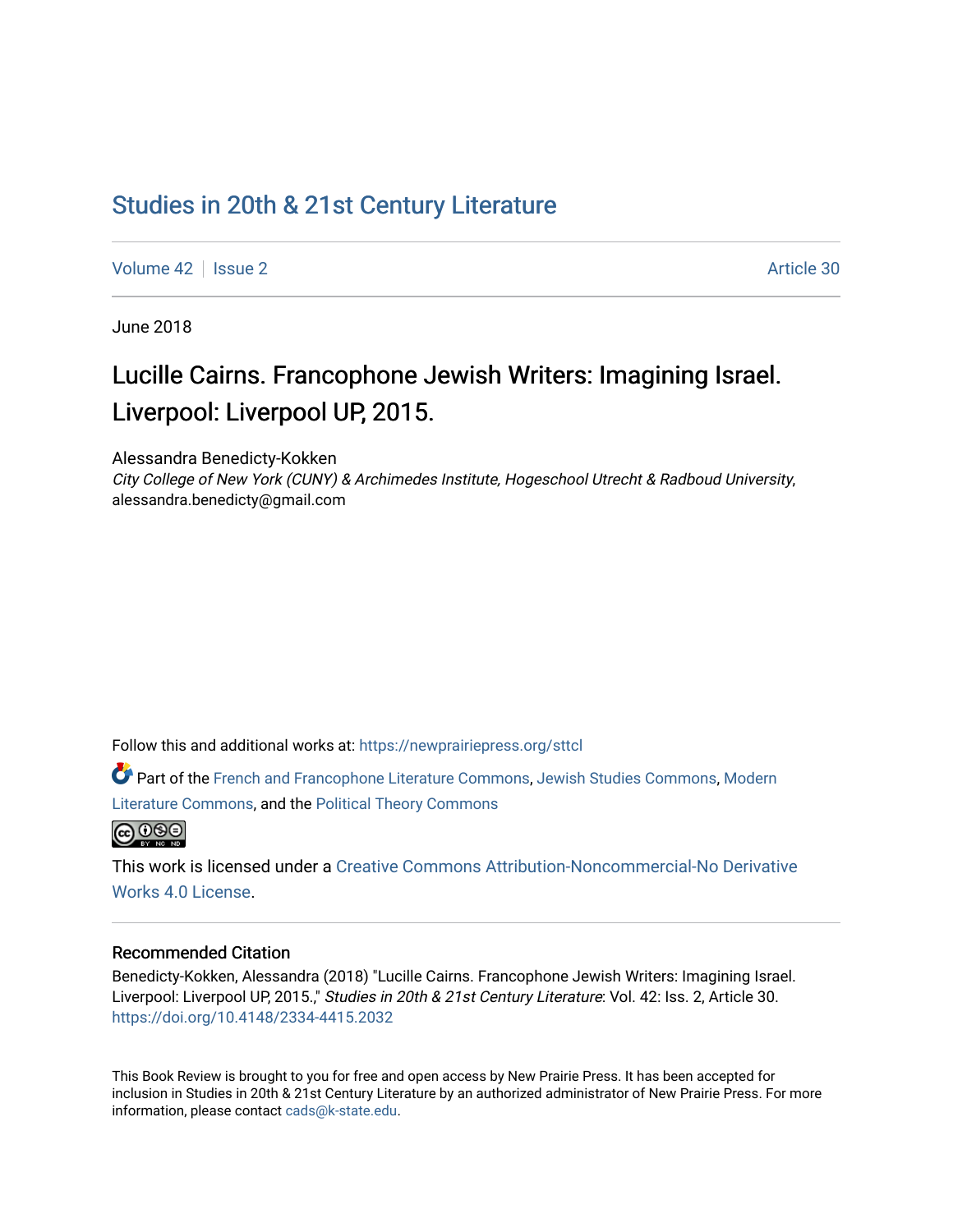## Lucille Cairns. Francophone Jewish Writers: Imagining Israel. Liverpool: Liverpool UP, 2015.

## Abstract

Review of Lucille Cairns. Francophone Jewish Writers: Imagining Israel. Liverpool: Liverpool UP, 2015. x + 310 pp.

## Keywords

Jewish, Israel, Palestine, Mizrahi, Ashkenazi, Sephardi, French, literature, France, affect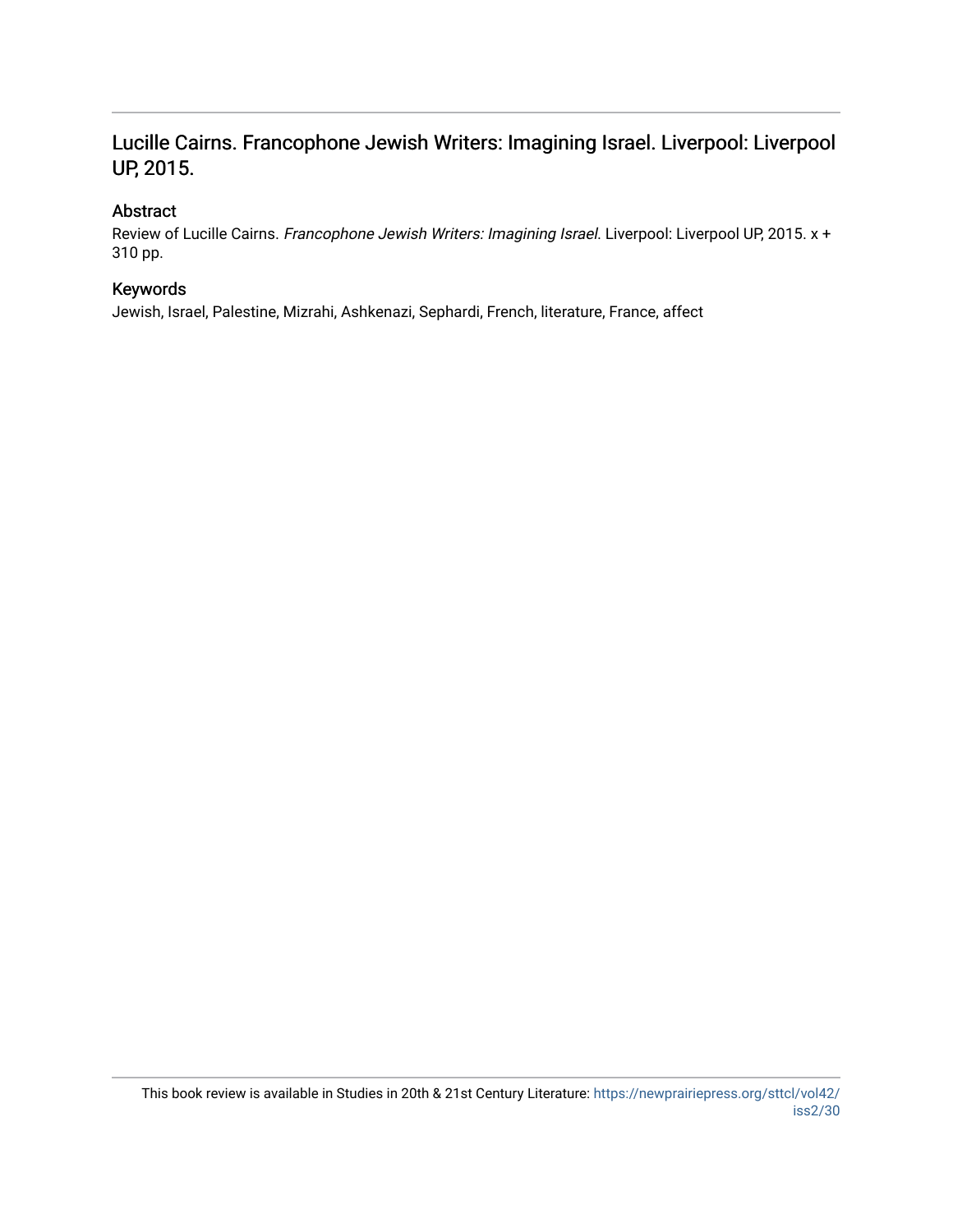Lucille Cairns. *Francophone Jewish Writers: Imagining Israel*. Liverpool: Liverpool UP, 2015.  $x + 310$  pp.

*Francophone Jewish Writers* focuses on Jewish authors writing about Israel—as a trope, but also as "affect"—using French either as a mother-tongue or as a second language. Cairns looks at twenty-seven Jewish authors, writing both from France and from within Israel within the period of 1965 to 2012. She offers an inventory-style study that concisely, yet meticulously takes account of how certain themes reappear across the corpus of her study. Cairns's feat is to take an incredibly delicate and volatile topic and write about it in a superbly objective way. Whereas most studies of Israeli politics focus on Ashkenazi Jewish communities, Cairns is careful to consider what Israel means also to and for Jews of Sephardi and Mizrahi backgrounds, in Israel and in France. Moreover, Cairns identifies the important role that non-Jewish francophone communities and political actors play in shaping the highly emotional landscapes that condition what is meant by "Israel." Notably, she examines the influence of the Moroccan monarchy, Palestinians in France, and the French left. Cairns brilliantly orchestrates these various components in such a way that both knowledgeable and less informed readers gain insight into the fraught affective forces that undergird how Israelis understand themselves from the inside, on the one hand, and how non-Israelis perceive Israel from the outside. And most importantly—or perhaps most refreshingly—Cairns is to be commended for not taking a side: that is, she presents the reader with an engaging, but scientifically motivated study.

One of the book's greatest contributions to the fields of contemporary Arab, French, Islamic, Jewish, Mediterranean, and Middle Eastern Studies is to fill in the blank between two diametrically opposite relational situations: on the one hand, the seemingly innocuous complicity between France and Israel in the decades immediately following the Second World War and, on the other, a composite "anti-Israeli bias" in the French media (197), "within one restricted but highly powerful part of the French political class – its diplomatic service" (205), and more generally "in the French left" (206). Cairns's study also suggests that such anti-Israeli attitudes in France have trickled down to even elementary school "new-style history textbooks," pulling out citations illustrative of such animosity on the part of the French educational system (214). Illustrating this phenomenon are the experiences of several Israeli fictional protagonists who travel to France for their studies and become surprised and offended by the anti-Israeli sentiment that they perceive in their highschool and university textbooks.

Cairns's inclusion of writers of various Jewish origins (Ashkenazi, Mizrahi, and Sephardi) who write in French is one of the most exciting aspects of the book. Jean-Luc Allouche and Ami Bouganim are two novelists whose work Cairns's study features. According to Cairns, their novels offer a different story of Israel,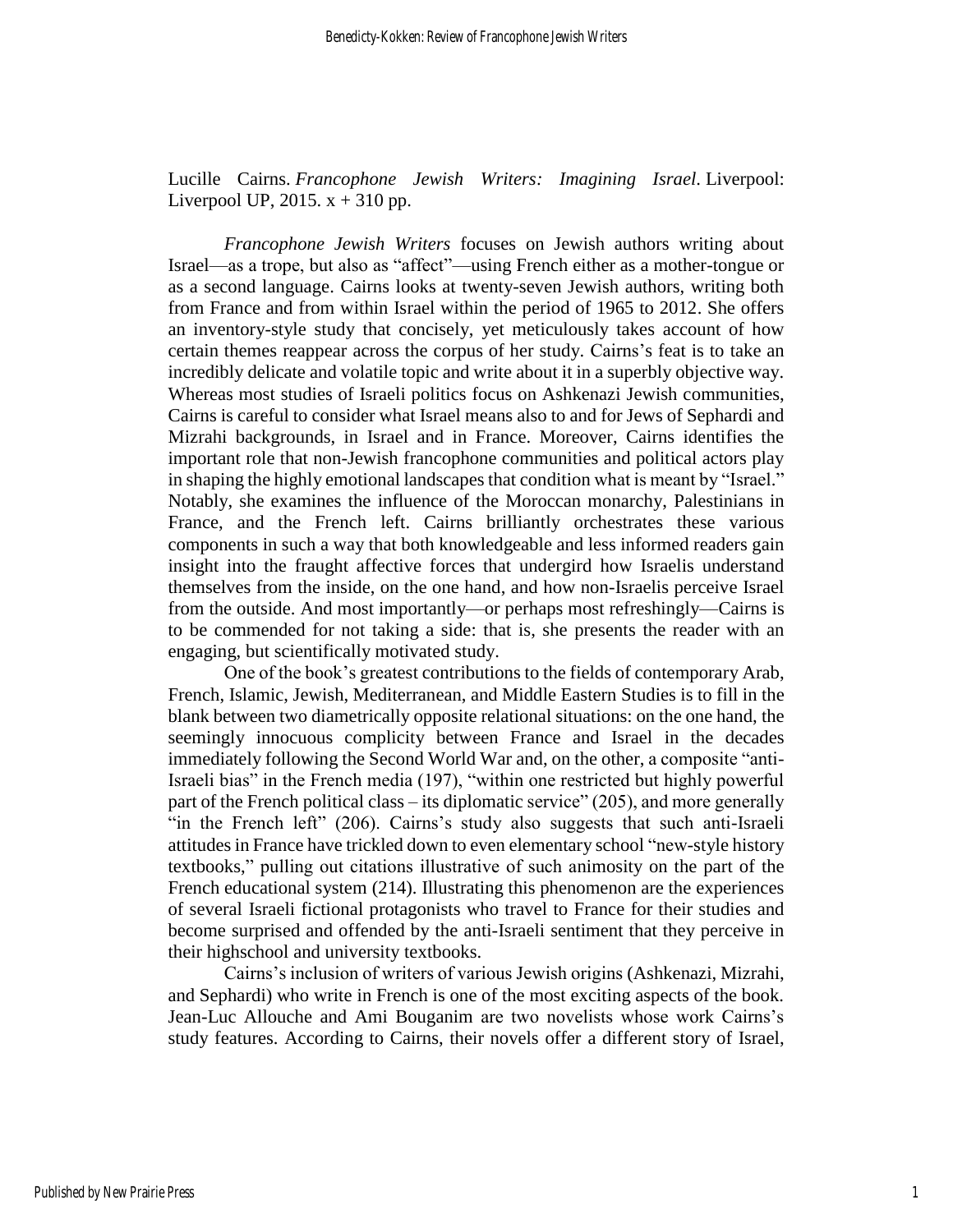one which presents a more fluid, "boundary-crossing potential of Israeli identities as part of a larger set of Mediterranean positionalities" (105), wherein the Levantism represented by notably Bouganim's texts might even "be used as a conceptual tool to queer Israeli 'identity'" (104). Despite Cairns's enthusiasm for the potential of how a certain Mizrahi-informed Levantism might open up both affective and conceptual mindscapes for imagining Israel, her analysis also reveals two obstacles to such a cosmopolitan aspiration. The first stumbling block is of an intra-Jewish order: Cairns's study examines the controversial role that compromises unity among Jews of different credences and histories within Israel. Notably, she asks who can lay claim to the experience of the Shoah? How does the Shoah inform identity-making between Ashkenazi Jews (who have experienced it themselves or via immediate circles of intimacy) and Sephardi and Mizrahi Jews (who for the most part have not)? The second major impediment to the realization of Israeli cosmopolitanism is its polemical political relationship to the Occupied Territories. That is, many of the francophone Jewish authors featured in Cairns's study dream of an Arab-Jewish complicity. Yet as Cairns notes, most such literary representation of Arab-Israeli friendship consists of an unrealistic "fantasized fraternity" (190), as in the case of Olivia Rosenthal's *Les Fantaisies spéculatives de J.H. le sémite* ('The Speculative Fantasies of J.H. the Semite,' 2005).

Having now read Cairns's categorization of literary production in French by Jews about Israel, I hope, as a scholar interested in theories of cosmopolitanism (i.e. Édouard Glissant, Seloua Luste Boulbina), to read more about some of the concepts Cairns only glossed over: the notion of Levantism as a form of queering Israel; the function of literary aesthetics in the works of authors who dominate her discussions, notably Jean-Luc Allouche, Nathalie Azoulai, and Ami Bouganim; affective theory and how it relates to "bodily activity" (5) (how for example, practices of spirit possession notably in Dybbuk, but also Aslai and Zar traditions might inform Israeli literary aesthetics). Finally, given Cairns's incisive expertise on literary fiction it would be wonderful to see her further engage with books that came out at the same time or after hers, and which offer interesting points of dialogue: *The Burdens of Brotherhood: Jews and Muslims from North Africa to France* by Ethan B. Katz (Harvard UP, 2015), which identifies actual historical moments of complicity between Arabs and Jews, as opposed to the ones fantasized in the novels that Cairns studied; or, *Being Contemporary: French Literature, Culture, and Politics Today* (Liverpool UP, 2016), edited by Lia Brozgal and Sara Kippur, in which there are quite a few essays (notably by Maurice Samuels and Henry Rousso) that deal with the complex dynamics between, on the one hand, French intellectuals' reticence to "repent" as regards both Vichy and colonialism and, on the other hand, Israel's role in such an affective space that wants to deny and/or move on.